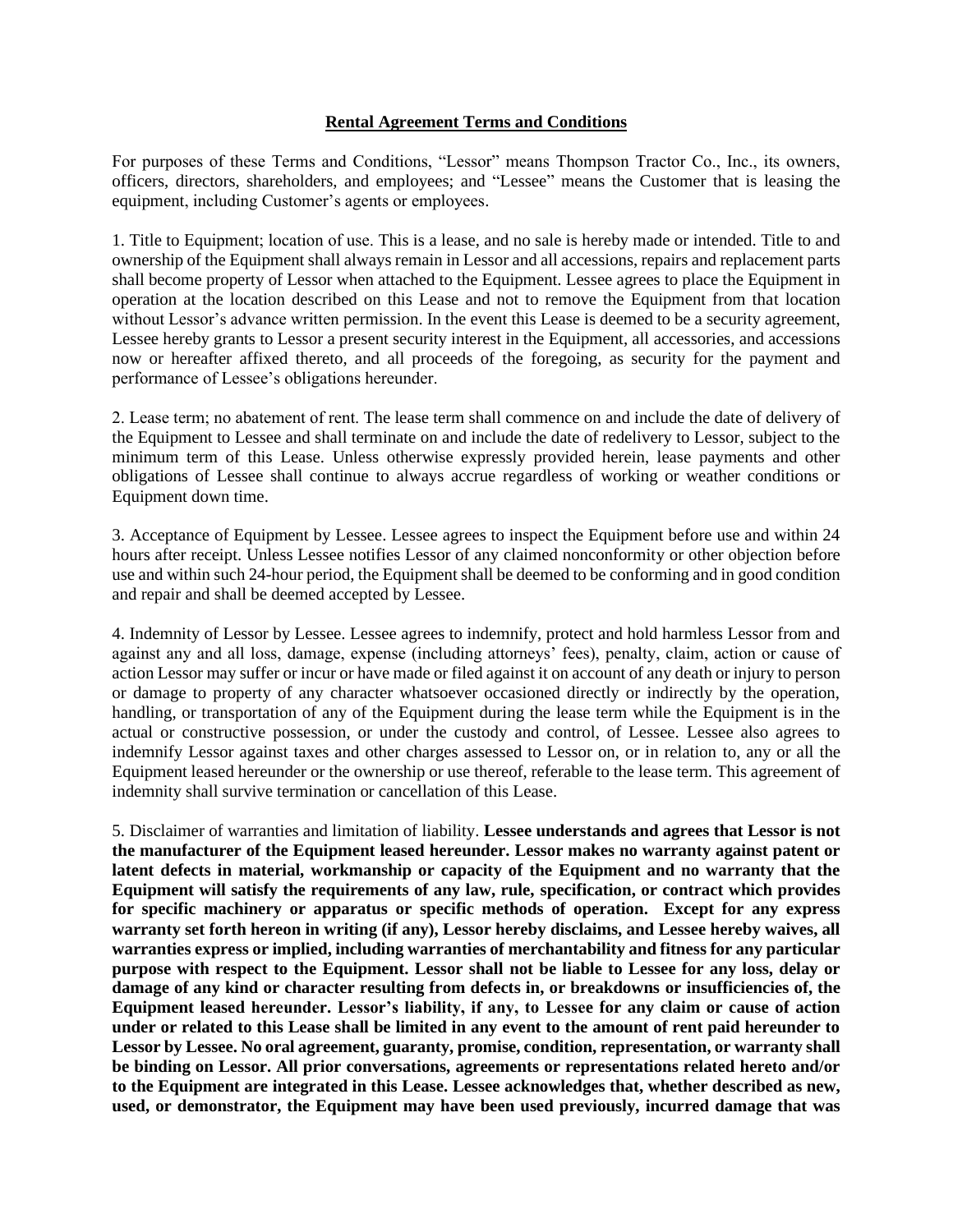**repaired or repainted, or may have been modified in accordance with a manufacturer's directive or program. Lessee agrees to such repairs, repainting, and/or modifications and waives any notice or disclosure thereof. Lessee hires the Equipment on an "AS IS" basis.**

6. Assumption of Risk; risk of loss; insurance. Customer is fully aware and acknowledges there is a risk of injury or damage arising out of the use or the operation of Equipment. Upon delivery of Equipment to Customer, Customer shall bear the entire risk of loss, damage, theft, or destruction of the Equipment or any part thereof, from any and every cause whatsoever, which shall occur prior to the proper return of the Equipment, and no such loss, damage, theft, or destruction shall relieve Customer of its obligation to pay Rent or to comply with any other provision of this Agreement. The amount of damage for any loss of or injury to the Equipment shall be based upon the then actual reasonable value and without regard to Rent paid or accrued. Unless expressly waived by Lessor in writing, Customer will, at its own expense and at all times during the term of this Agreement maintain in force Commercial General Liability Insurance with a combined, single limit for bodily injury, including death, and property damage of \$1,000,000.00 on a primary and not excess or contributory basis and Auto Liability Insurance with a combined single limit per occurrence of no less than \$500,000, for Customer's liability for damages sustained by any person, including, but not limited to, agents or employees of Customer, as a result of the maintenance, use, operation, possession, storage, erection, dismantling, servicing or transportation of Equipment. In addition, unless Customer chooses to accept the Rental Equipment Protection, then Customer will, at its own expense and at all times during the term of this Agreement, maintain in force Property Insurance in an amount adequate to cover any damages to, or loss of, the Equipment. Customer's policy must expressly cover nonowned equipment while in Customer's care, custody, or control. REP, as defined below, is not available for and does not cover Equipment that is operated underground in connection with any mining operations or Equipment that is licensed for use on public roads.

7. Rental Equipment Protection. If the Equipment is used in compliance with the Rental Agreement, if Customer accepts the "Rental Equipment Protection" option ("REP"), which is NOT INSURANCE, at the beginning of the rental period by initialing the REP "Accepts" box on the face of the Rental Agreement, and if Customer pays the additional charges for the REP when due, then Lessor agrees to waive, to the extent specified herein, Customer's responsibility to Lessor for loss of or damage to the Equipment exceeding the applicable deductible, as follows:

| Equipment Value | Deductible (per item)                    |
|-----------------|------------------------------------------|
| $<$ \$250,000   | \$2,500                                  |
| $>$ \$250,000   | 2% of value of equipment, up to \$10,000 |

Lessor reserves the right to deny REP to Customer. A Customer that does not initial either the "ACCEPTS" or "DECLINES" REP box will be deemed to have accepted REP. NOTWITHSTANDING THE FOREGOING, CUSTOMER WILL BE LIABLE FOR ALL LOSS OR DAMAGE TO THE EQUIPMENT AND EXPENSE OF LESSOR RESULTING (A) FROM THE GROSS NEGLIGENCE OR WILLFUL MISCONDUCT OF CUSTOMER, WHICH INCLUDES, BUT IS NOT LIMITED TO, THE USE OR OPERATION OF THE EQUIPMENT IN A RECKLESS OR ABUSIVE MANNER, OR INTENTIONAL DAMAGE TO THE EQUIPMENT BY CUSTOMER OR WITH CUSTOMER'S KNOWLEDGE, OR (B) UNDER ANY OF THE FOLLOWING CIRCUMSTANCES ("Non-Covered Events"): (1) Use in violation of the applicable manufacturer instruction manual, including overloading or exceeding the rated capacity of the Equipment; (2) Damage to motors or other electrical devices caused by surges in electrical current or use of the wrong voltage: (3) Failure of Customer to perform, or the improper performance of, basic maintenance of Equipment required under the Agreement: (4) Tire or tube damage; (5) Use of Equipment in violation of any term of the Agreement; (6) Using improper fuel such as straight gas in diesel motors, diesel fuel in gas motors, fuel in hydraulic oil, etc.; (7) Conversion or hiding of Equipment by Customer or its employees or agents, or infidelity of Customer's employees or other persons to whom the Equipment is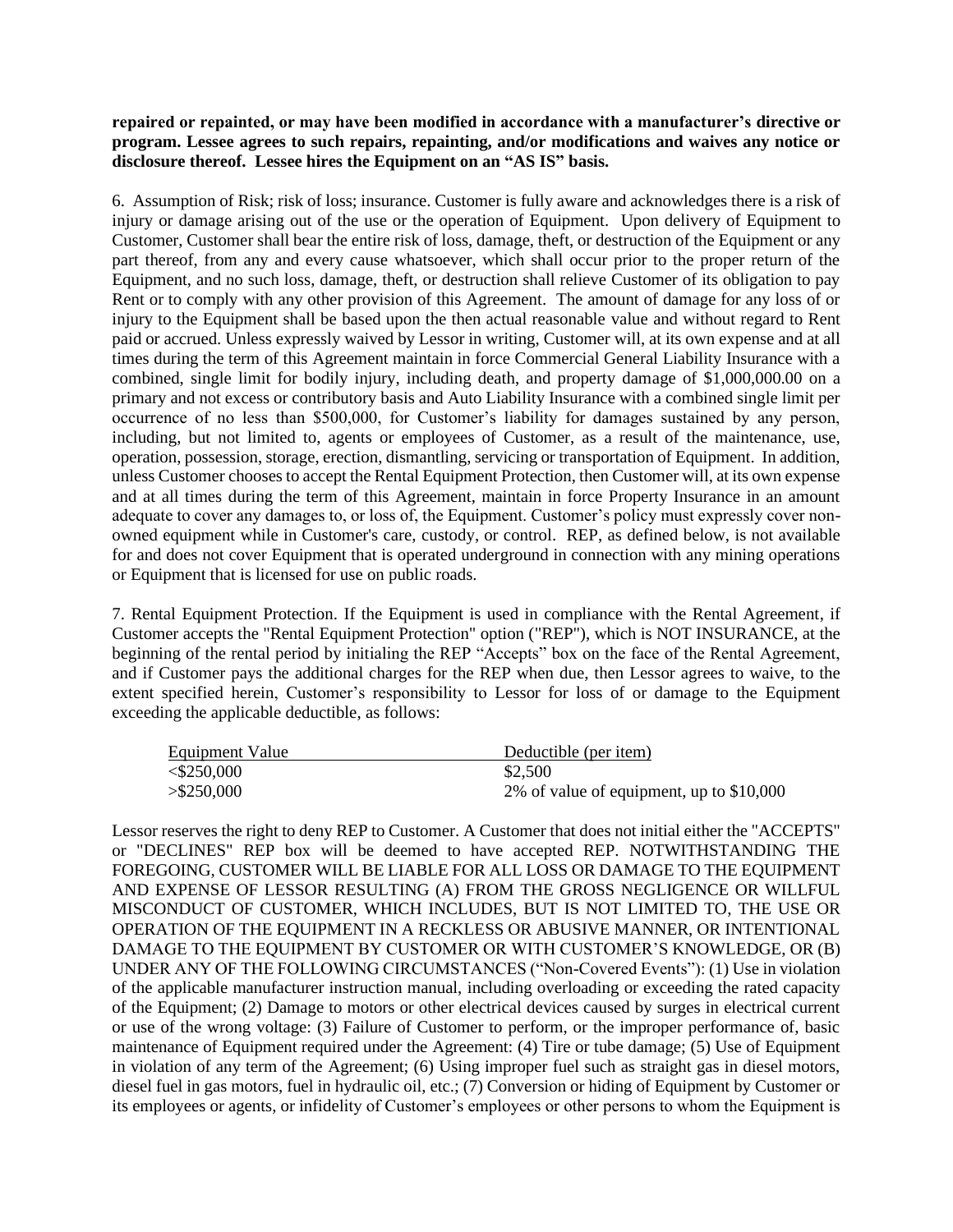entrusted; (8) Vandalism, sabotage, criminal or intentional acts, or abuse by Customer or its employees or agents; (9) Customer's failure to discontinue use of Equipment after the rental period ends or keep the Equipment in a secure area; (10) Use by any person other than an employee of Customer possessing all necessary qualifications and permits; (11) War or acts of war (declared or undeclared), riots, terrorism, nuclear explosion, or radiation; (12) Overspray of concrete, paint or other material. If charges for the REP are not paid by Customer as specified in the Agreement, then at Lessor's option and discretion, (a) Lessor may terminate the Agreement without prejudice to any of its other remedies; and (b) pending exercise of Lessor's option, or if Lessor's option is not exercised, the REP will not be in effect regardless of any initialing of the "Accepts" Box and Customer will remain fully responsible for any loss and damage to the Equipment. In the event of any loss or damage to the Equipment, Lessor will, at its option, subrogate with respect to any rights of Customer to recover against any person or entity.

8. Expenses of ownership; operation, maintenance, and repair. Except for applicable manufacturer's warranty repairs, if any, or unless otherwise specified in writing, all expenses of operating, using, maintaining, storing, transporting, and assembling the Equipment, and all taxes and other charges levied or assessed on, or in relation to, any or all of the Equipment leased hereunder or the ownership or use thereof, incurred during the lease term shall be borne by Lessee in addition to the rent charges. The "Ad Valorem Tax Charge," if any, shown in the "Rates & Charges" section of the Agreement is an estimate of the applicable ad valorem tax. If the actual tax is more than this charge, Lessee will not be obligated to pay the difference; if the actual tax is less, Lessee will not be entitled to a refund of the excess. Lessee agrees to properly care for the Equipment in its use, maintenance, and storage, to operate the Equipment within its rated capacity, and to cause the Equipment to be operated only by properly trained employees of Lessee and in accordance with all applicable laws. Lessee agrees to notify Lessor immediately of any accidents, failures or like information concerning the Equipment. Lessee agrees to pay all expenses of repair and damages resulting from improper use or abuse of the Equipment upon receipt of invoices from Lessor, as well as any lost rental revenue from Lessor's inability to lease the equipment. Lessee shall take care of all normal servicing and maintenance of the Equipment including supplying fuel, oil and water, LP gas and cylinders; checking general condition daily, including oil level, fluid level, air pressure, cooling system, water in batteries, and recharging batteries; and to immediately discontinue use and notify Lessor when equipment is found to need repair or maintenance or is not functioning properly. Lessee acknowledges that Lessor has no responsibility to inspect the Equipment while it is in Lessee's possession.

## *For Lift Truck, Power Rentals, and Heavy Rentals:*

Lessor will perform the manufacturer's recommended periodic maintenance on the Equipment and will make repairs needed to keep the Equipment in proper working order. **Maintenance or repairs due to Lessee's failure to perform its obligations, or caused by abuse or improper use of the Equipment, is not covered.** Lessor is not responsible for downtime or loss of use. Lessee agrees to advise Lessor of the service hours on each item of Equipment, to schedule maintenance appointments, and to make the Equipment available for maintenance during Lessor's normal business hours.

9. Lessor's right to inspect. Lessor shall, at all times during normal business hours, have the right, but not the duty, to enter upon the premises where the Equipment is located for the purpose of inspecting the Equipment or observing its use. Lessee shall give Lessor immediate notice of any attachments or other judicial process affecting any item of the Equipment and shall, whenever requested by Lessor, advise Lessor of the exact location of the Equipment.

10. Operators; compliance with laws. Lessee agrees to permit the Equipment to be operated only by properly trained operators and to comply with and conform to all municipal, state, and federal laws relating to operation of the Equipment. No operators of the Equipment are furnished by Lessor directly or indirectly.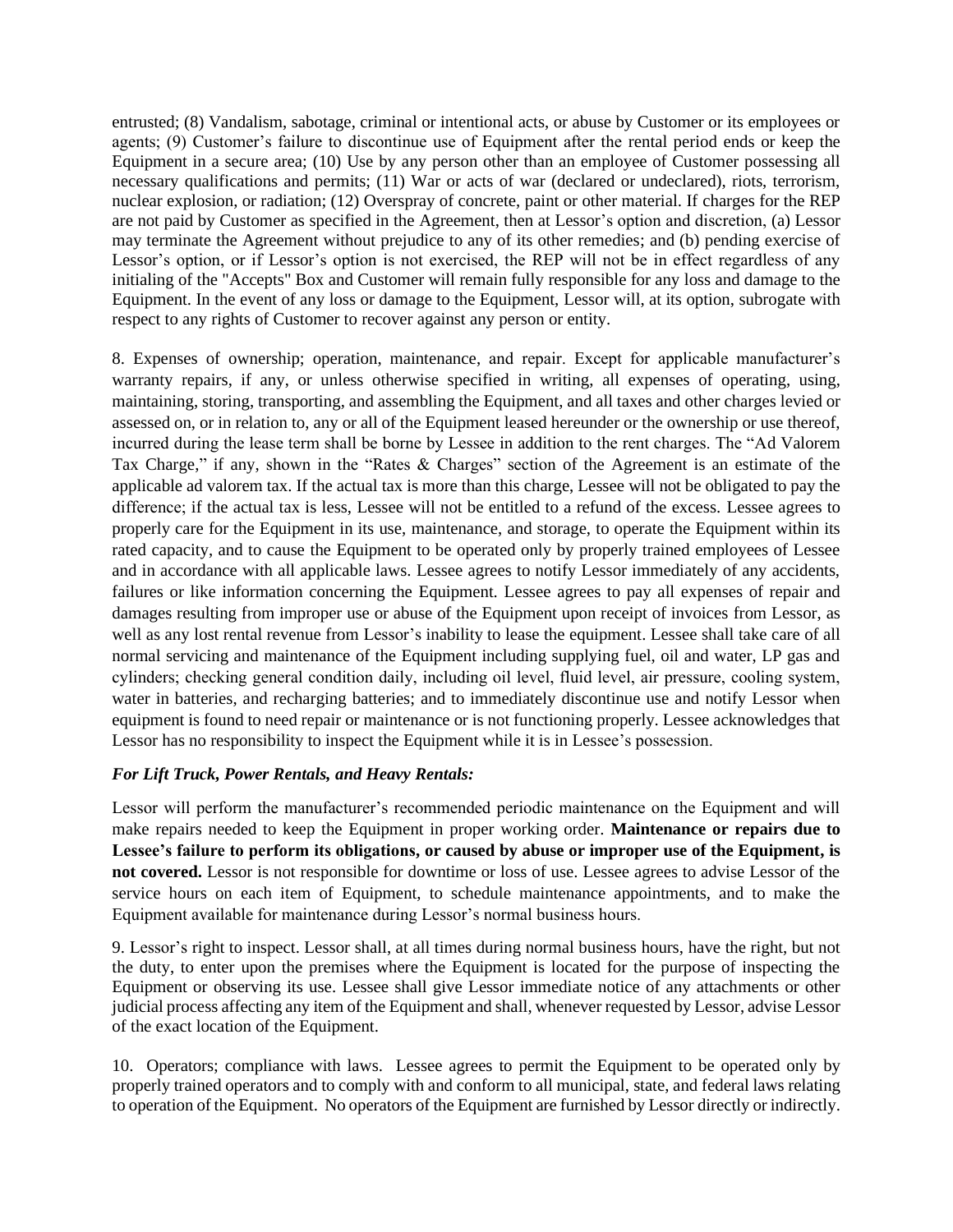11. Default. Lessee will be in default under this Lease (a) if Lessee shall fail to pay any rent or other charges under this Lease exactly when due, or (b) if Lessee shall fail to perform any term or condition of this Lease, or (c) if proceedings under any chapter of the Federal Bankruptcy Code or the laws of any state relating to insolvency shall be instituted by or against Lessee, or (d) if a receiver shall be appointed for Lessee or any of its property, or (e) if the Equipment or any part thereof shall be attached, seized, or levied upon by any creditor of Lessee or any government or governmental unit, or (f) if Lessee shall make an assignment for the benefit of creditors or admit in writing its inability to pay its debts as they mature.

12. Lessor's remedies for Lessee's default. Time is of the essence. If Lessee is in default, then in any such event Lessor may, at its option (1) proceed by appropriate court action(s) either at law or in equity to enforce performance by Lessee of the applicable covenants and terms of this Lease or recover damages for the breach thereof or recover possession of the Equipment, and in addition shall recover (in either event) any expenses (including reasonable attorneys' fees) incurred by Lessor in connection with Lessee's default hereunder; or (2) without terminating this Lease, enter upon any premises where the Equipment is located and take possession of the Equipment and maintain and operate the same or sublease the same for the remainder of the term of this Lease and cause Lessee to (and Lessee agrees that it will) promptly on each rent payment due date pay to Lessor (a) an amount equal to the amount by which the rent provided for herein exceeds the net revenue received by Lessor from the operation or subleasing of the Equipment after deducting all expenses, commissions, fees, charges and taxes arising out of or incurred in connection with such operation or subleasing, and (b) in addition, any damages and expenses (including reasonable attorneys' fees) incurred by Lessor in connection with Lessee's default hereunder; or (3) by written notice to Lessee, terminate this Lease (but Lessee shall remain liable as hereinafter provided) and cause Lessee to (and Lessee agrees that it will upon demand by Lessor) promptly return all of the Equipment to Lessor, or Lessor may enter any of the premises where the Equipment is located and take immediate possession thereof (all without liability to Lessee for damages to property or otherwise) and cause Lessee to (and Lessee agrees that it will upon demand by Lessor) forthwith pay to Lessor all amounts due or accrued hereunder to the date of such termination or entry and also (i) as final liquidated damages for the loss of the bargain and not as a penalty, an amount equal to the present value of the unpaid rental payments which otherwise would have been paid hereunder for the remainder of the term less any rental payments that Lessor is able to receive for the remainder of such term through reasonable efforts to re-rent the Equipment, and (ii) in addition, any damages or expenses (including reasonable attorneys' fees) incurred by Lessor in connection with Lessee's default hereunder; or (4) exercise any remedy of a lessor under the Uniform Commercial Code or other applicable law. No remedy referred to in this section is exclusive or in lieu of any other remedy, but each shall be cumulative and in addition to any other remedy referred to herein or available to Lessor at law or in equity.

13. Assignment. Without the prior written consent of Lessor, Lessee shall not assign, transfer, or pledge this Lease, the Equipment, or any part thereof, or any interest therein, or sublet or lend the Equipment or any part thereof. If Lessor assigns the rents reserved herein or any of Lessor's other rights hereunder, Lessee agrees not to assert against any assignee any claim or defense Lessee may have against Lessor. Lessee, upon receiving notice of such assignment, shall abide thereby and shall make payments as therein directed. Following such assignment, the term "Lessor" shall be deemed to include and refer to Lessor's assignee.

14. Waivers; remedies cumulative; section headings. No delay or omission to exercise any right, power or remedy by Lessor upon any breach or default by Lessee under this Lease shall impair any such right, power or remedy or be construed as a waiver of any such breach or default, or of any similar breach or default thereafter occurring. All waivers under this Lease must be in writing signed by Lessor. All remedies afforded to Lessor by law shall be cumulative and not alternative. The section headings in this Lease are for convenience only and do not add to or take from the provisions of the Lease.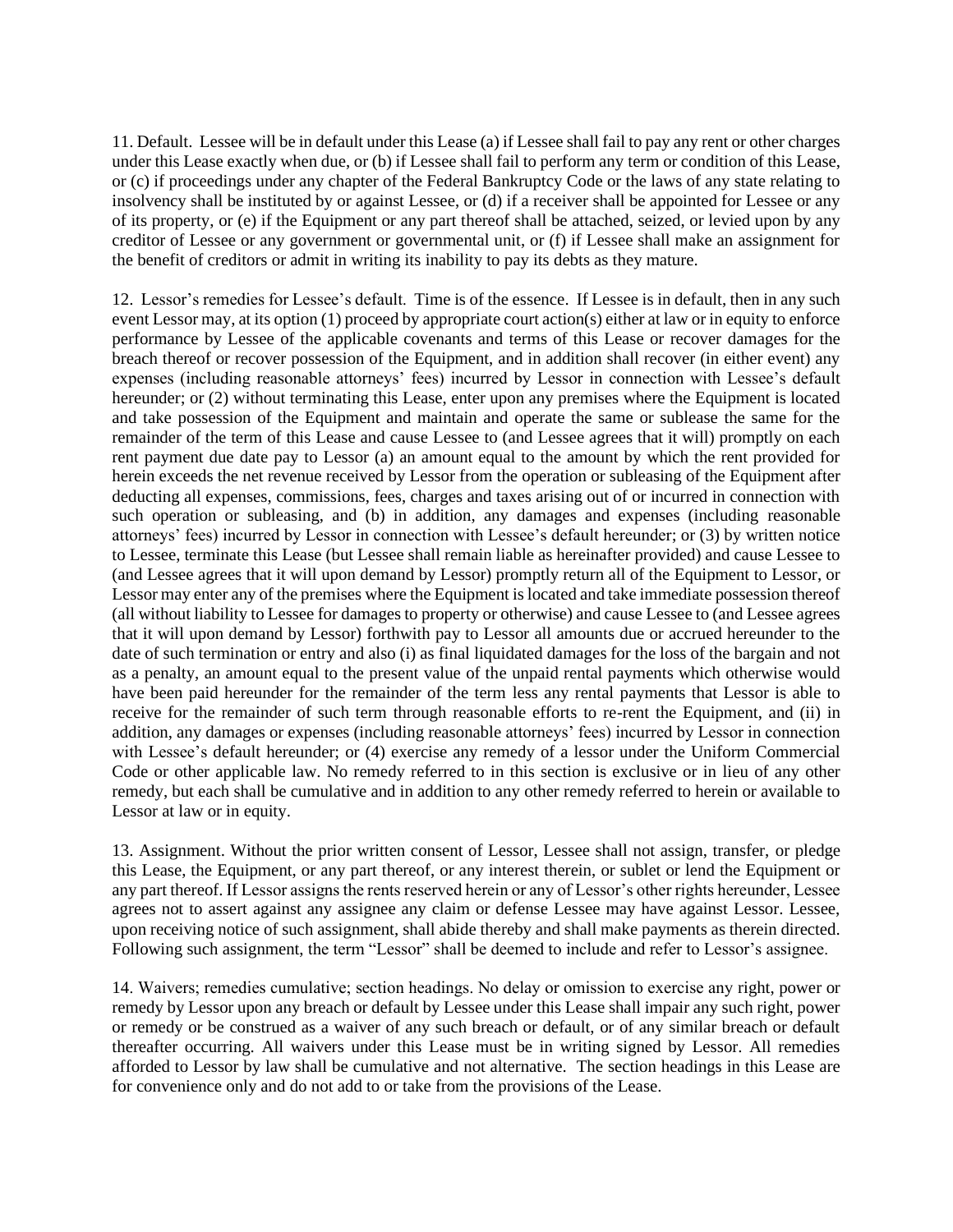15. Notices. Any notices under this Lease shall be sufficiently given when deposited in the United States mail, postage prepaid, and addressed to the party involved at the party's address set forth above on this Lease or at such other address as such party may have provided to the other for such purpose.

16. Other acts and assurances. Lessee shall at its expense from time to time do and perform any act, record any instrument, and execute, acknowledge, and deliver all further documents as may be necessary or desirable to protect and preserve Lessor's ownership of the Equipment or as may be reasonably requested by Lessor, and Lessee shall pay or reimburse Lessor for the cost of same. Lessee hereby irrevocably authorizes Lessor as attorney-in-fact, with full power of substitution, to do and perform any or all the foregoing in Lessee's name and stead if Lessee fails or refuses to do so after demand from Lessor. Lessee hereby authorizes Lessor to file financing statements showing Lessee as the debtor, and listing the Equipment and other property described in this Lease as the collateral, in any public office, without Lessee's signature.

17. Entire agreement; severability. The Rental Agreement and these Terms and Conditions ("Lease" or "Agreement") constitute the entire understanding of the parties hereto and shall not be altered or amended except in writing signed by the parties hereto or their successors or assigns, or as otherwise provided in section 23 below. Any terms that are proposed by Lessee relating to the subject matter of this Lease are hereby objected to and are not part of this Lease. Any use of Lessee's purchase order number or like reference is for the Lessee's identification only and shall not be construed as incorporating any terms or conditions that Lessee might propose. Any acceptance by Lessee constitutes an acceptance of each and every term of this Lease. The provisions of this Lease are severable, and the invalidity or unenforceability of any provision hereof shall not affect the validity or enforceability of the remaining provisions, except that if a court or arbitrator should determine that the provision in section 22 below, that there will be no class arbitration and/or no joinder of claims of others in the arbitration is unenforceable, and that determination is upheld on any appeal, the entire agreement to arbitrate Claims will be unenforceable and the dispute will be resolved by a court.

18. Effectiveness of Lease. This Lease will be effective upon execution or acceptance by Lessee which may be evidenced by Lessor's delivering the Equipment to Lessee or at Lessee's direction or special ordering the Equipment for Lessee.

19. Continuing lease. In the event the Equipment remains in the possession of Lessee after expiration of the rental period, all provisions of this Lease continue in effect.

20. Lessee's duties upon termination. Upon expiration of the term of this Lease, or upon termination of this Lease, Lessee shall return the Equipment to Lessor at the location from which it was originally shipped or such other location as Lessor may designate, in the same condition as it was received, excepting only normal wear and tear under average working conditions with proper maintenance and operation. Lessee agrees to pay the additional fuel and cleanup charges described on the face of this Lease, if applicable.

21. Purchase option. If the purchase option applies at the beginning of the Lease term as indicated on the Rental Agreement, then Lessee shall have the option to purchase the Equipment upon (a) Lessee's written notice to Lessor during the term of the Lease that Lessee elects to exercise the purchase option and (b) Lessee's tender to Lessor in cash of all sums then due but unpaid under this Lease plus the purchase price determined as follows: all scheduled payments of rent under this Lease will be applied first to taxes, insurance, recording and filing fees, late charges and other charges and expenses, then to interest at Lessor's lease conversion interest rate as in effect from time to time during the term of this Lease, and then to the purchase price of the Equipment. Any repairs and preventative maintenance done to the Equipment by Lessor during the Lease term which were not paid or reimbursed by Lessee will be added to the purchase price of the Equipment as of the date the repair or maintenance work was performed. Interest at the lease